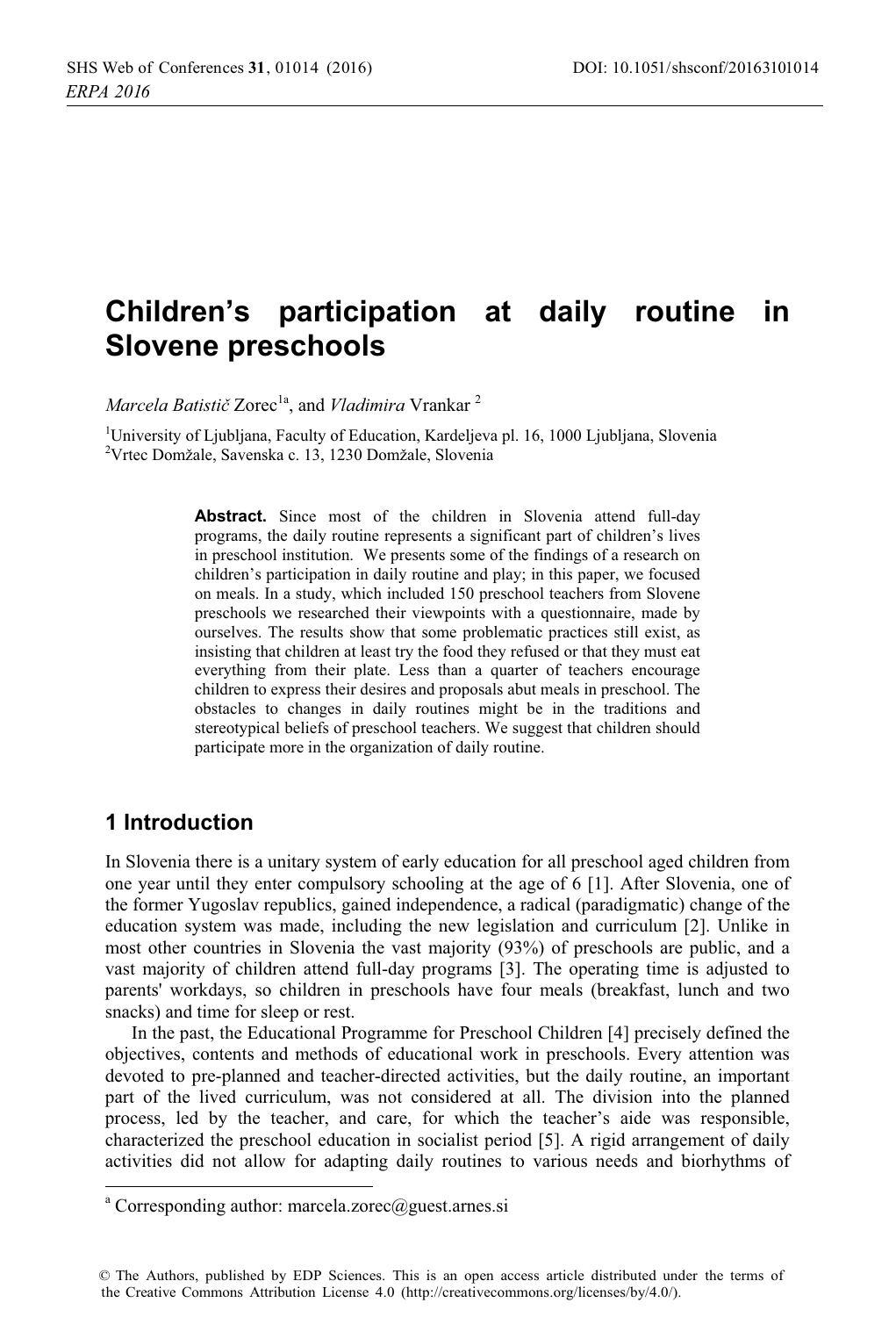children [6]. In contrast, in the Curriculum for Preschools [7] a special section addresses sleep, eating and other daily activities, for which flexibility and the possibility of children's choice are recommended

We present some findings of the research in which we studied the viewpoints and practices of preschool teachers regarding the participation of children at daily routine and play in preschools. In this article, we present selected result and interpretation connected with meals in preschool.

#### 1.1 Participation of children in early childhood education

According the broad WHO definition, participation is »an individual involvement in a life situation« [8]. Kjørholt [9] sees the growing interest for participation in the context of international discourse about children as social actors. The concept of the necessity of children's participation materialized in opposition to the dominant practice of the past decades, when the concern for children and their optimal development was in the forefront  $[10]$ .

Pascal and Bertram [11] stress the importance of participation in empowering children as learners and the benefits of children's participation in society as a whole, as well as for the development of citizenship. Moss, Clark and Kjørholt [12] agree that participation comprises of the children's rights to participate, to be listened to by adults and be taken into account. They say that participation and listening to children in preschool is a manifestation of a certain way of life that affects children's relationships as well as their individual activity. Turnšek [13] defines participation in preschool as children's involvement in creating their life in preschool. Participation also includes the decision-making that affects the ability to influence and work with adults in changing the world.

On the other hand, many researchers have concluded, that participation is not strongly practiced in preschools. The extensive international study from some more than a decade ago by Weikart, Olmsted and Montie [14] showed that in most preschool settings adultcentered education prevails, negative behaviour management approaches, and a lack of adult listening hinders child participation. Some empirical research from Nordic early childhood institutions show that the quality of participation varies among institutions and teachers [15] and that preschool teachers decide more or less on everything that takes place in preschool, ranging from the organization of work and routine to the choice of the activities [16].

In the Slovene Curriculum for Preschools [17] children's participation is not directly mentioned, even though some of curriculum principles clearly support it. In contrast with the Educational Program [18], the Curriculum for Preschools is based on the process approach, which underlines the importance of the quality of interactions and relationships among children and adults in preschools and the importance of evaluation of the educational process. One of the important principles is the allowance of individuality, choice and difference in preschool education in opposition to the group routine that was dominating the concept of preschool education in the time of socialism. We strongly advocate that the children should participate in the organization of their life in preschool and the daily routine, in particular.

#### 1.2 Research about daily routine

There is no uniform definition of a daily routine in preschool. According to High/Scope programme [19], every more or less permanent activity in the preschool is part of a daily routine. In the Slovene preschools, they are referred to as the daily schedule, of which the daily routine is considered as one of its parts. Here we chose the narrower definition of a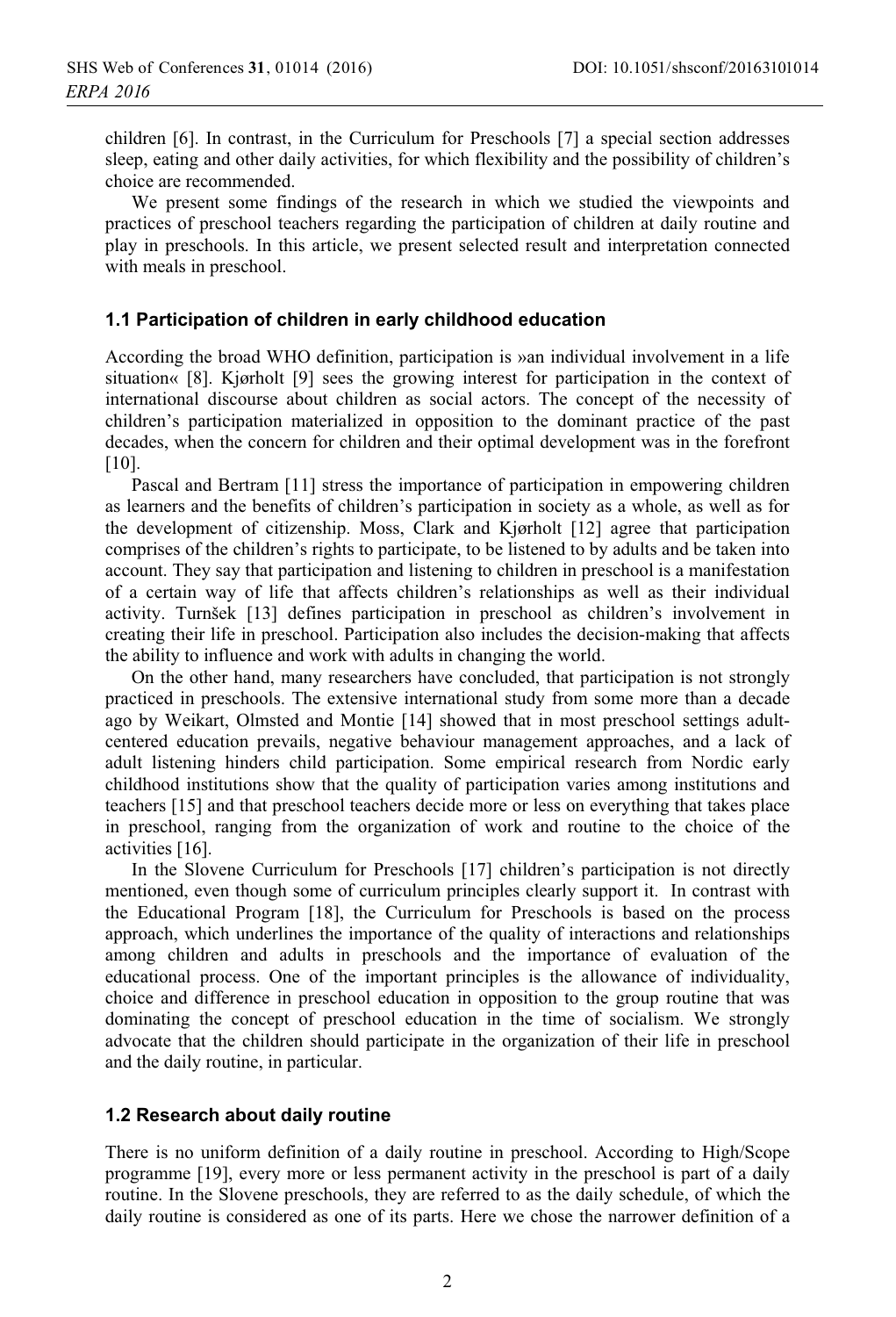daily routine, in which Medved [20] includes the following components: the arrival and departure times of children, personal care, eating, rest and sleep.

As Wildenger, McIntyre, Fiese and Eckert [21] believe, routines are thought to be critical in establishing a feeling of predictability, thus enhancing the feelings of security, trust and independence in young children. However, it is appropriate to establish a balance between stability and predictability on the one hand, and to take into account the specific needs of each child and the daily changing situations in preschool, on the other hand. The structure of the day should be fixed, but flexible, and that the pace and timing of activities should possibly be adjusted to children and their individual needs [22].

There is only a limited body of research available on daily routine, and the existing ones deal mainly with the routines in the family and their association with the preschool. Millei and Gallagher [23] establish that the issue of toilet facilities and routines have very rarely been researched, and if so, it is both limited, and geared toward the medical and developmental perspective and less from educational, sociological or cultural studies' perspectives. On contrary in Slovenia, some respective research about daily routine was made.

At the end of the 1980s De Batistič [24] found out that, the daily routine was timely specified in advance, usually held for all children at the same time and in the same way. Preschool teachers paid little attention to individual differences and needs, biorhythm and desires of children. The findings of Bahovec and Kodelja [25] in 1990s were very similar: in a fifth to a quarter of preschools of that time undesirable forms of organizing everyday life were being practised, such as unreflected susceptibility to a group routine and excessive discipline.

The international research IEA Preprimary Project [26] showed that Slovenian preschools keep to relatively high routine levels and medicalised education in the form of personal care. Compared to the 14 countries, the Slovenian teachers occupy the first place in the percentage of time  $(32\%)$  devoted to daily routines.

#### 1.3 Research context and aims

In the study, we researched the viewpoints of preschool teachers regarding the participation of children, and how much and in what way the children participate at daily routine and play in theirs preschool classes. We also wanted to find out whether the teachers' educational degree and years of service in preschool education influence their viewpoints and practice. In this article, we present selected result and interpretation connected with eating and rest or sleeping time.

## 2 Method

#### 2.1 Sample

We included 150 educators from Slovene preschools, among them  $79$  (52.7%) preschool teachers and 71 (47.3 %) preschool teachers' assistantsb. All of them worked in classes with children aged 3 to 6 years. A good half of respondents  $(57.3\%)$  finished secondary school, a good third  $(35.3\%)$  had a university degree, and only a small part finished college  $(4.7\%)$  or had other degrees  $(2.7\%)$ .

 $b$  From now on we will use the term »teacher« for both – preschool teacher and teacher's assistant.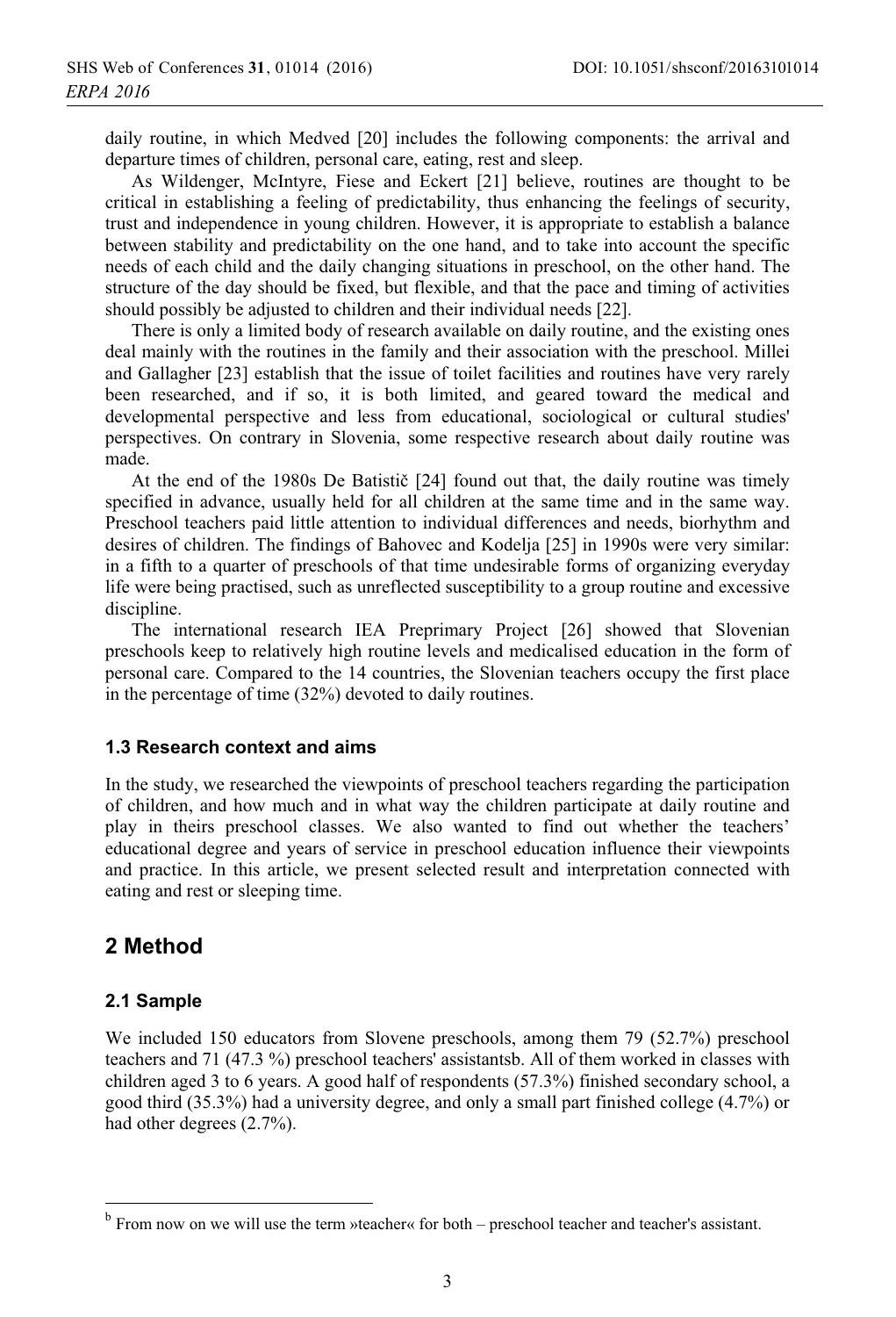#### 2.2 Instruments and Techniques

We used the questionnaire made by ourselves in which we partly used questionnaires already used in previous researches. The questionnaire consisted of closed (optional) questions, and of Likert-type scales. It was pilot tested on 20 preschool teachers and corrected according to their suggestions.

Substantive validity was tested rationally and constructive validity with factor analyses. First factor explains 25.664 % of items and with five factors, 58.484% of variability can be explained.

#### 2.3 Data collection and Analysis

We distributed 210 questionnaires, of which 150 (71%) were returned and completed. The data was quantitatively analysed at the level of descriptive and inferential statistics, whereby the frequency distribution (f,  $f$ %) of attributive variables was used. The factor analyses was used for testing validity and Cronbach's alpha coefficient for reliability. The data was processed using the SPSS 20.0 programme.

## **3 Results and Discussion**

First, we were interested how teachers act at mealtime and if children participate or have an opportunity to choose. We also asked teachers for their viewpoints on eating in preschool. The results are presented in Tables 1 and 2.

|                                                                                             | Percentage (%) |      |
|---------------------------------------------------------------------------------------------|----------------|------|
|                                                                                             | <b>YES</b>     | NO.  |
| The children can seat at the meal wherever they like.                                       | 88.7           | 11.3 |
| Each child participates at the preparation for meals (e.g. takes the cutlery,               | 32.7           | 67.3 |
| napkin)                                                                                     |                |      |
| Selected children on duty are in charge for the preparation of meals.                       | 88.7           | 11.3 |
| Children can choose which food to have and which food not to have.                          | 81.3           | 18.7 |
| Children can choose how much they are going to eat.                                         | 90.0           | 10.0 |
| Children can refuse a food, which they do not want to eat.                                  | 97.3           | 2.7  |
| Educators insist that children should at least try the food that they refuse.               | 80.0           | 20.0 |
| Educators insist that children should eat up all the food on their plate.                   | 33.3           | 66.7 |
| Children who have eaten all the meal are praised.                                           | 50.0           | 50.0 |
| Children who have eaten fast are praised.                                                   | 16.0           | 84.0 |
| Children are allowed to talk during the meals.                                              | 69.3           | 30.7 |
| Children can leave the table when they finish eating.                                       | 36.7           | 63.3 |
| The child must ask for permition to leave the table.                                        | 68.7           | 31.3 |
| Each child participates in cleaning after meal (e.g. takes away the plates and<br>cutlery). | 91.3           | 8.7  |
| Selected children on duty are in charge for cleaning after the meals.                       | 2.0            | 98.0 |
| Children can drink whenever they like.                                                      | 94.0           | 6.0  |
| Children can take drink by themselves.                                                      | 85.3           | 14.7 |
| Educators change the rules and agreements about the meals according to                      | 58.0           | 42.0 |
| situation.                                                                                  |                |      |

Table 1. Teachers' acting at meals and participation of children

Results in Table 1 show that preparation for meals is usually the task of selected children on duty  $(88.7%)$ , but the cleaning after meals is mostly the duty of each child (91%). In a great majority of classes (90%) children can decide, how much they will eat and in the majority of classes (81.3%), what they will eat. Almost all teachers (97.3%) said that children could refuse a certain food. However, this result becomes questionable when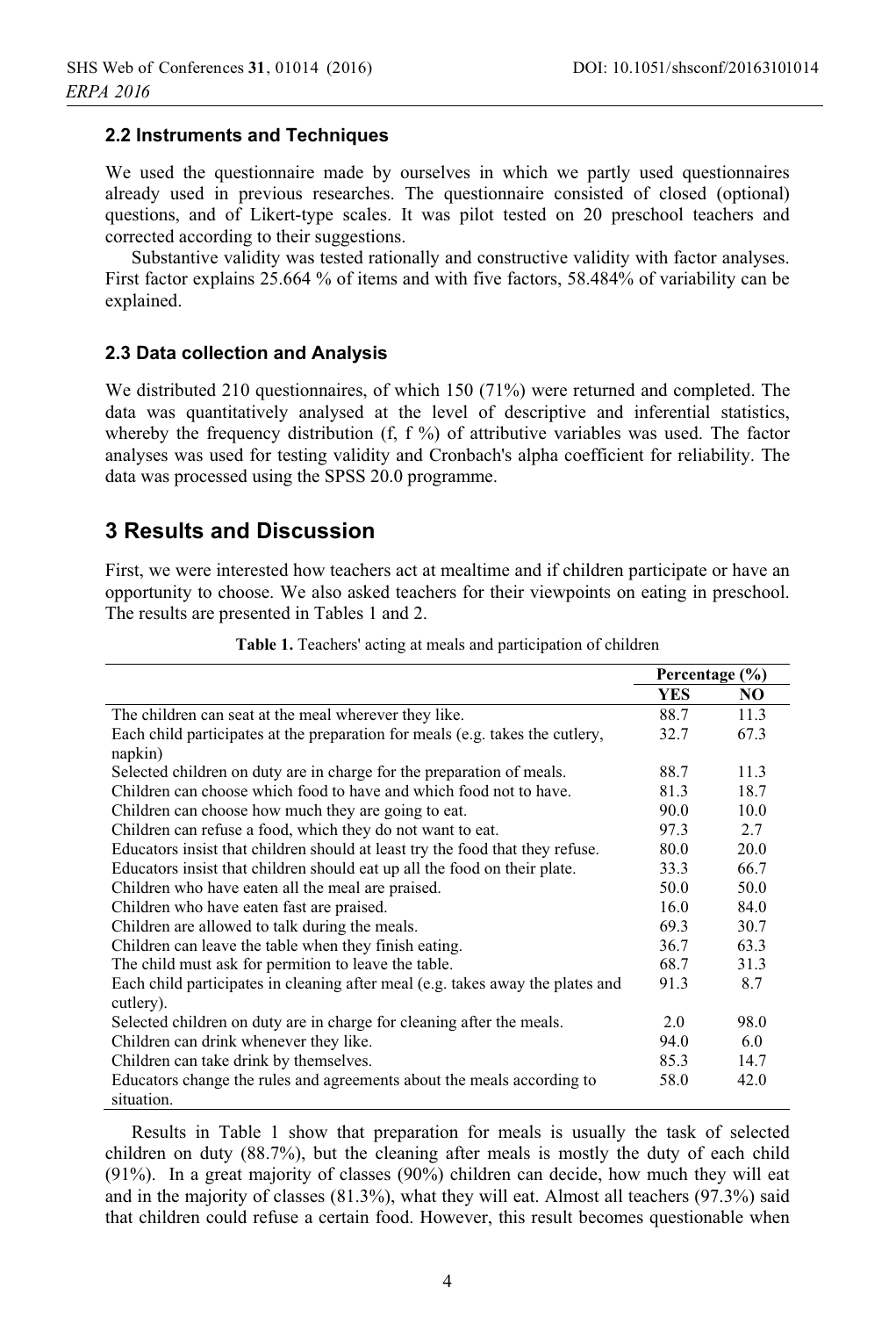we consider that the majority  $(80\%)$  of teachers insist that children at least try the food they do not like to eat, and that the third of them  $(33.3\%)$  want the children to eat everything they get on their plate. We can approve the viewpoint (in Table 2) of a majority of teacher (86%) who think that children need stimulation to try food at least to know how it tastes, but on our opinion the stimulation to taste certain food is not the same as insisting to eat every food on the plate. This results are similar to the findings of Batistič Zorec and Jug Došler [27], who said that the normative persistence to taste 'at least one spoon' of the refused food in every case, often heard and seen in preschool practice, surely is not aligned with the principle of choice in the Curriculum for preschools. We can conclude that at least quarter of teachers (24%) who think that children cannot yet decide what and how much they will eat (Table 2), do not see the children as competent persons to decide about the quality and quantity of their meals.

|                                                                                        | Completely<br>disagree | <b>Disagree</b> | Cannot<br>say | Agree | Completely<br>agree |
|----------------------------------------------------------------------------------------|------------------------|-----------------|---------------|-------|---------------------|
|                                                                                        | $\%$                   | $\%$            | $\frac{6}{9}$ | $\%$  | $\%$                |
| Meals are social events, during which we talk one with<br>another.                     | 6.7                    | 15.3            | 14.0          | 44.0  | 20.0                |
| Children cannot yet decide what and how much they will<br>eat.                         | 25.3                   | 40.7            | 10.0          | 19.3  | 4.7                 |
| Children need stimulation to try food at least to know<br>how it tastes.               | 1.3                    | 6.0             | 6.7           | 46.0  | 40.0                |
| It is important that children drink so the beverage must be<br>available all the time. | 0.7                    | 0.7             | 1.3           | 25.3  | 72.0                |

| <b>Table 2.</b> The teacher's viewpoints on eating and drinking |  |  |  |  |  |  |  |
|-----------------------------------------------------------------|--|--|--|--|--|--|--|
|-----------------------------------------------------------------|--|--|--|--|--|--|--|

The fact that half of the teachers  $(50\%)$  praise the children who eat everything, we can understand as disapproval of all the children who are picky eaters. Although fast eating is not healthy, a fifth (16%) of teachers still praise the children who first finish their meal.

We believe that meals in preschool are also social events, as they are at home, so quiet talking should be normal during the meal. As it is presented in Table 2, this is also the viewpoint of a two thirds of teachers (64%), which is similar to two-thirds (64.6%) of teachers who allow children to talk during the meals (in Table 1). The results are also similar to research made by Batistič and Jug Došler [27], who found out that a bit more teachers (77%) allow children to talk during meals. We can conclude that from quarter to third of Slovene preschool teachers do not see meals as social events.

In a great majority of classes (94%), children can drink whenever they want and in a majority  $(85.3 \%)$ , they can take a beverage by themselves. This result is in accordance to a great majority of teachers (97.3%) viewpoints (in Table 2) that it is important that children drink so the beverage must be available all the time. We suppose that the few, who think the children, should drink but do not practice it, have difficulties with kitchen staff who should prepare the beverage for children.

Finally, we asked teachers if they encourage children to express their desires and proposals abut meals in preschool. Less than a quarter of them  $(23.3\%)$  said that they do, so we must conclude that most teachers take the children's wishes into account but the children are not really participating in the organization of meals. Turnšek [28] alerts our attention to the disparity between the freedom of choice, which means the choice between the alternatives presented by adults themselves, and participation, which means the child's opportunity to make his/her own choices. She thinks that the first case prevails in Slovene preschools and our results are just a proof of her statement.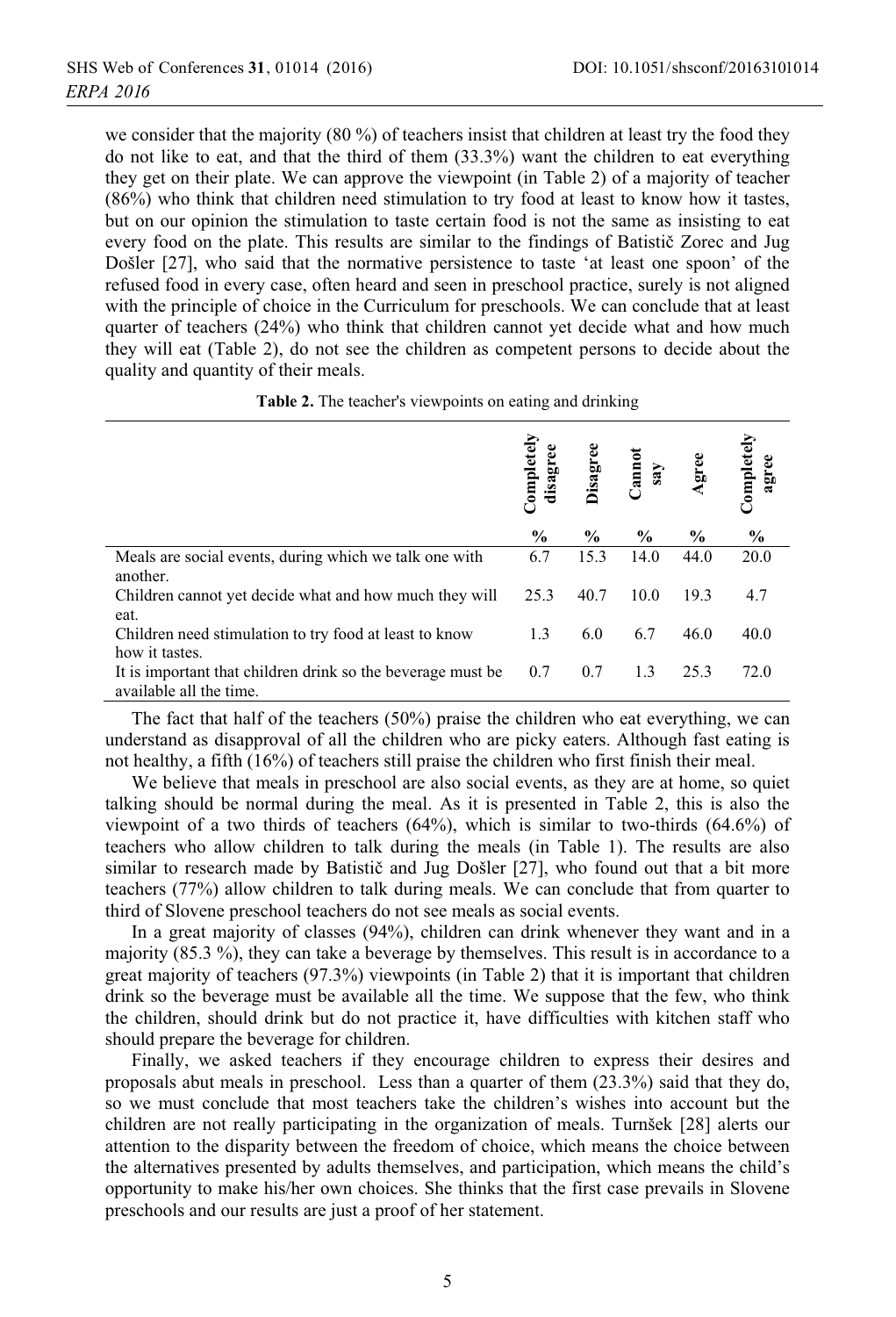### **4 Conclusion**

In a great majority of classes children can decide, how much they will eat and in the majority of classes, what they will eat. This coincidences with about a quarter of teachers who do not see the children as yet competent persons to decide what and how much they want to eat. As problematic, we see the result that the majority of teachers insist that children at least try the food they refuse, and that the third of them must eat everything from their plate. We think that the stimulation to taste the unknown food is not the same as insisting to try every food and that it is unacceptable that a fifth (16%) of teachers still praise the children who first finish their meal. From this and some other researches we suppose that from a quarter to third of Slovene preschool teachers do not see meals as social events. As less than a quarter of them (23.3%) encourage children to express their desires and proposals abut meals in preschool, we conclude that children do not participate much in this part of daily routine.

Obstacles to changes in daily routines, which should be more thoughtful and adjusted to the individual child, can be seen in traditions and stereotypical beliefs of preschool teachers. Although students mostly do not support forcing children with eating, it seems that when they start working in preschool, many of them rather adopt the practices of their colleagues instead of taking their own decisions. The possible causes are the lack of experiences, connected with a fear to stand out among the colleagues in preschool. Our study confirmed that subjective theories of teachers are very stable and difficult to change.

We think that preschool teachers should flexibly plan the daily routines in preschool class, not only taking into account children's needs and wishes, but also encouraging children to participate in the creation of their daily events and routines. Reflection on the knowledge and preschool teacher's personal values are precondition to identifying possibilities of positive interference of even those less structured elements of child's time spent in preschool. The adults' concepts about children and educational practices in preschool class should be constantly rethought and discussed in the preschool team. We suggest that further research analyse subjective theories of professionals and search for the possibilities to change them and the practices when they are not suitable from the view of the children's rights. Through the action and evaluation research, we should also examine the children's views and suggestions about their life in preschool.

### **References**

- knjiga o vzgoji in izobraževanju v Republiki Sloveniji (2011)  $1$ Bela http://www.belaknjiga2011.si/
- 2. Curriculum for Preschools [Kurikulum za vrtce] (Ministrstvo za šolstvo in šport, Urad za šolstvo, Ljubljana, 1999).
- 3. Predšolska vzgoja in izobraževanje v vrtcih, Slovenija, šolsko leto 2014/15 (2016) http://www.stat.si/StatWeb/sl/prikazi-novico?id=5162&idp=9&headerbar=7
- 4. Educational Program [Vzgojni program za vzgojo in varstvo predšolskih otrok] (Zavod SR Slovenije za šolstvo, Ljubljana, 1979)
- 5. M. Batistič Zorec, Razvojna psihologija in vzgoja v vrtcih (Inštitut za psihologijo osebnosti. Liubliana. 2003)
- 6. O. Ebert, Uvajanje novincev v vrtec in učenje rutinskih privajenosti, Sodobna pedagogika, 5, 162-180 (2002)
- 7. Curriculum for Preschools [Kurikulum za vrtce] (Ministrstvo za šolstvo in šport, Urad za šolstvo, Ljubljana, 1999).
- 8. International classification of functioning, disability and health (WHO, Geneva, 2001) http://www.disabilitaincifre.it/documenti/ICF 18.pdf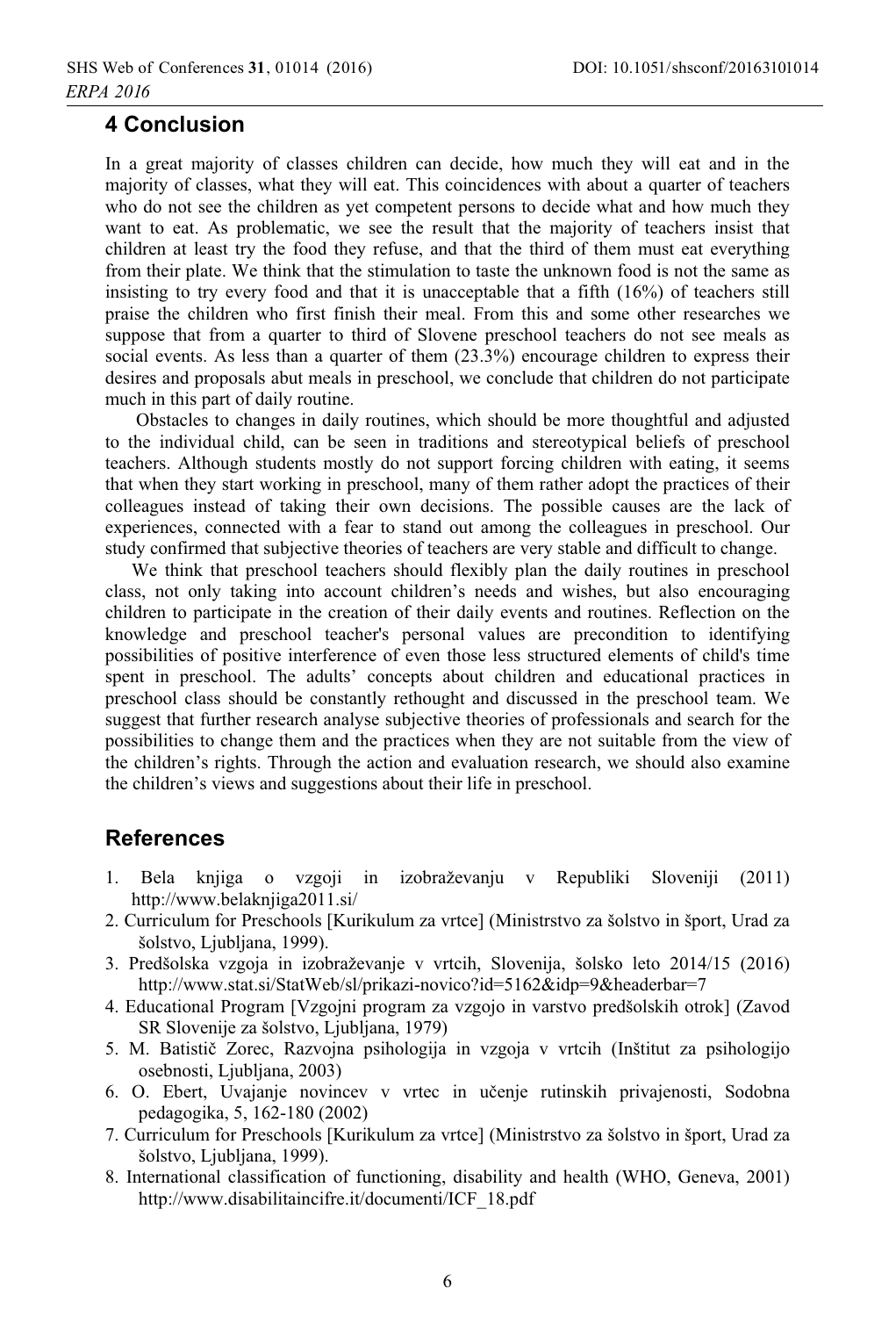- 9. A. T. Kiørholt. The competent child and 'the right to be oneself': reflections on children as fellow citizens in an early childhood centre, in A. Clark, A. T. Kjørholt, and P. Moss (eds.), Beyond listening: Children's perspectives on early childhood services (The Policy Press, Bristol, 2005)
- 10. P. Moss, A. Clark, and T. Kjørholt, Introduction, in A. Clark, A. T. Kjørholt and P. Moss, Beyond listening: Children's perspectives on early childhood services (The Policy Press, Bristol, 2005)
- 11. Pascal, C. & Bertram, T. (2009). Listening to young citizens: the struggle to make real a participatory paradigm in research with young children. European Early Childhood Education Research Journal, 7, 249-262
- 12. P. Moss, A. Clark, and T. Kjørholt, Introduction. In A. Clark, A. T. Kjørholt and P. Moss, Beyond listening: Children's perspectives on early childhood services (The Policy Press, Bristol, 2005)
- 13. N. Turnšek, Children's participation in decision making in Slovene kindergartens. In A. Ross (ed), Citizenship Education in Society. CiCe, London, 147-158 (2007)
- 14. D. P. Weikart, P.P. Olmsted, and J. Montie (2003), A World of Preschool Experience. The IEA Preprimary project project phase 2. (Michigan, Ypsilanty, High/Scope Press,  $2003)$
- 15. B. Bae, Children's right to participate challenges in everyday interactions, European Early Childhood Education Research Journal, 3, 391-406 (2009)
- 16. S. Sheridan, and I. Pramling Samuelsson, Children's conceptions of participation and influence in pre-school: a perspective on pedagogical quality, Contemporary Issues in Early Childhood, 2, 169-193 (2001)
- 17. Curriculum for Preschools [Kurikulum za vrtce] (Ministrstvo za šolstvo in šport, Urad za šolstvo, Ljubljana, 1999).
- 18. Educational Program [Vzgojni program za vzgojo in varstvo predšolskih otrok] (Zavod SR Slovenije za šolstvo, Ljubljana, 1979).
- 19. M. Hohmann, and P.D Weikart, Educating young children (Michigan, Ypsilanty, High/Scope Press, 2002)
- 20. I. Medved, Dnevna rutina v vrtcu nekoč in danes. In E. Dolar Bahovec, and K. Bregar Golobič, Šola in vrtec skozi ogledalo, 45-48 (DZS, Ljubljana, 2004)
- 21. L. K. Wildenger, L. L. McIntyre, B. H. Fiese, and T. L. Eckert, Children's daily routines during kindergarten transition. Early Childhood Education Journal, 36, 69-74  $(2008).$
- 22. Curriculum for Preschools [Kurikulum za vrtce] (Ministrstvo za šolstvo in šport, Urad za šolstvo, Ljubljana, 1999).
- 23. Z. Millei, and J. Gallagher, 'Rushing to the bathroom': concerns with early years environments, International Journal of Early Childhood, 6(2), 41-56 (2011)
- 24. M. De Batistič, Vpliv institucionalne predšolske vzgoje na socialno emocionalni razvoj otroka: otrokove razvojne potrebe in ravnanje vzgojiteljev (Filozofska fakulteta, Ljubljana, 1990)
- 25. E. D. Bahovec, and Z. Kodelja, Vrtci za današnji čas (Center za kulturološke raziskave pri Pedagoškem inštitutu, Ljubljana, 1996)
- 26. D. P. Weikart. P.P. Olmsted, and J. Montie (2003). A World of Preschool Experience. The IEA Preprimary project project phase 2. (Michigan, Ypsilanty, High/Scope Press,  $2003)$
- 27. M. Batistič Zorec, and A. Jug Došler, Rethinking the hidden curriculum: daily routine in Slovene preschools, European early childhood education research journal, 1, 103- $114(2016)$